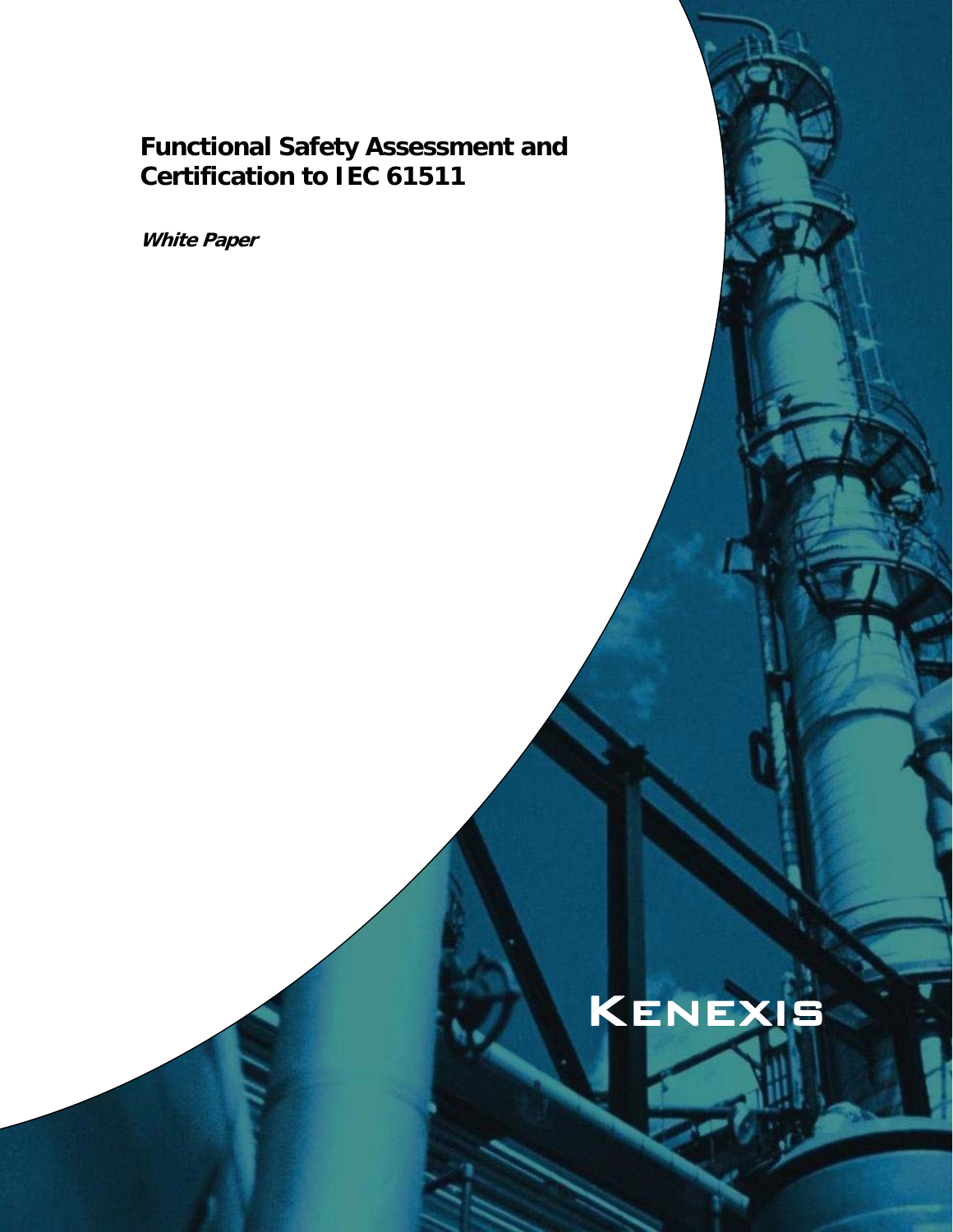#### **>> INTRODUCTION**

*Selecting an organization from which to receive a functional safety assessment or certification is an important step in the safety lifecycle because some organizations are more qualified than others.* 

Certification by independent third parties is a valuable tool that has been utilized by industrial companies to ensure that the products (and more recently services) that they receive are performed in compliance with some national or international standards of relevance. Standards and certifications that are related to functional safety of safety instrumented systems and the equipment that is employed in safety instrumented system service have a high level of importance due to the very significant consequences that could occur if these equipment or these services were performed in a non-compliant manner. Furthermore, selecting an organization from which to receive a functional safety assessment or certification is an important step in the safety lifecycle because some organizations are more qualified than others in various parts of the safety lifecycle that is defined in the international standards on functional safety.

In the context of functional safety of safety instrumented systems in the process industries, certification indicates compliance with the appropriate standard defining the equipment and/or activities for which the end user would like certification. The standard, or standards, or sections of standards that form the requirements that must be certified need to be determined by the end user and then a certificate that demonstrates compliance to that particular standard should be obtained.

# **>> BACKGROUND OF CERTIFICATION**

In the field of functional safety of safety instrumented systems, certifications have a long and successful history, but their application has primarily been limited to the design and manufacture of components. For instance, when an operating company desires to employ a field device such as a pressure transmitter, they may wish to have the device be certified for use in a safety critical application. If so, they would seek out a device manufacturer whose process for the design and manufacture of the pressure transmitter device is compliant with the IEC 61508 standard, which is the standard that defines the requirements for the design and manufacture of SIS equipment (often referred to as the "manufacturer's standard"). At this point in time, almost every reputable manufacturer who desires to have their equipment employed in safety critical applications has gone through the process of obtaining a certification of their device against the requirements listed in the IEC 61508 standard.

The primary certification agencies that have provided equipment certificates against IEC 61508 are Technischer Überwachungsverien (TUV), Factory Mutual (FM), and Exida.com. Two of these agencies TUV and FM have a history as testing laboratories which made extending their capabilities into the field of certification of devices to IEC 61508 natural because they were already testing devices (specifically, electronic devices) to a wide variety of other standards such as one that define level of intrinsic safety, resistance to electromagnetic interference, and myriad other electronic specifications. Currently, Exida.com and TUV perform the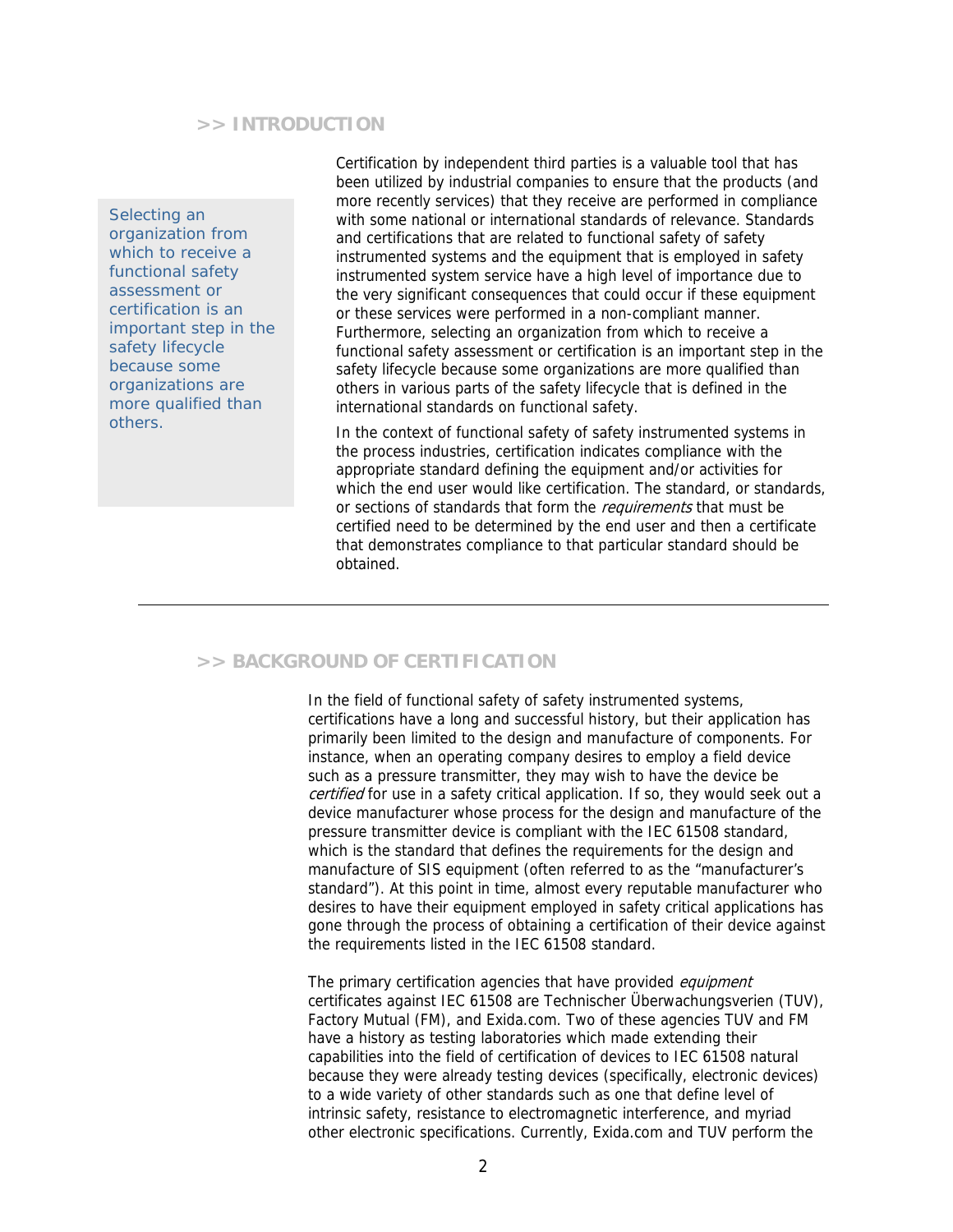bulk of all certifications of equipment items against the IEC 61508 standard.

There is no independent third party that certifies or bestows on any organization a *license* to practice equipment certification to ISA/IEC standards. The ability of a company to provide a certificate and have that certificate considered legitimate stems from the reputation of the firm providing that certification. Standards bodies such as IEC or ISA have todate not issued approvals or licenses.

In some cases, government regulations require that a certain test be performed by a "National Recognized Testing Laboratory" (NRTL), especially when the there are physical tests where measurements must be made and procedures must be followed. Since there are no physical tests required for compliance with the IEC 61508 standard, there are no NRTL requirements placed on certification providers for any of the functional safety standards (i.e., IEC 61508 / IEC 61511). This is obvious, because at least one of organization currently performing IEC 61508 certifications is itself not a registered NRTL.

# **>> DEVICE VERSUS APPLICATION CERTIFICATION**

All of the foregoing discussion is related to devices that are utilized in safety instrumented system applications. This category of certification would include transmitters, programmable logic controllers, and valves. While the certification of devices is very important, the compilation of a group of certified devices into a system does not in any way guarantee that the entire system is compliant with its relevant functional safety standard – which is most likely not the same standard that the devices were determined to be compliant with. In fact, device certification reports typically are explicit that this is the responsibility of the designer.

In the process industries, the functional safety standard that should form the basis for safety instrumented system design is IEC 61511 - Functional Safety: Safety Instrumented Systems for the Process Industries Sector. This sector specific standard was developed under the *umbrella* of IEC 61508, but is specifically designed to meet the requirements of the process industries. It is generally not acceptable to design an application to the umbrella standard, as the sector specific application standards have a lot more information that is specific to the industry in question, and may have stricter requirements and more relevant rules that are based on the applications that are seen in that specific industry.

While certifications for specific equipment items or devices that are designed and manufactured in accordance with the IEC 61508 standard are quite common, certifications for applications in accordance with IEC 61511 are less common. There are several reasons that applications are not often certified. First, there is very little demand from the end user community for certification of applications. Unlike SIS devices, whose manufacture is not readily evident or understood by their purchasers,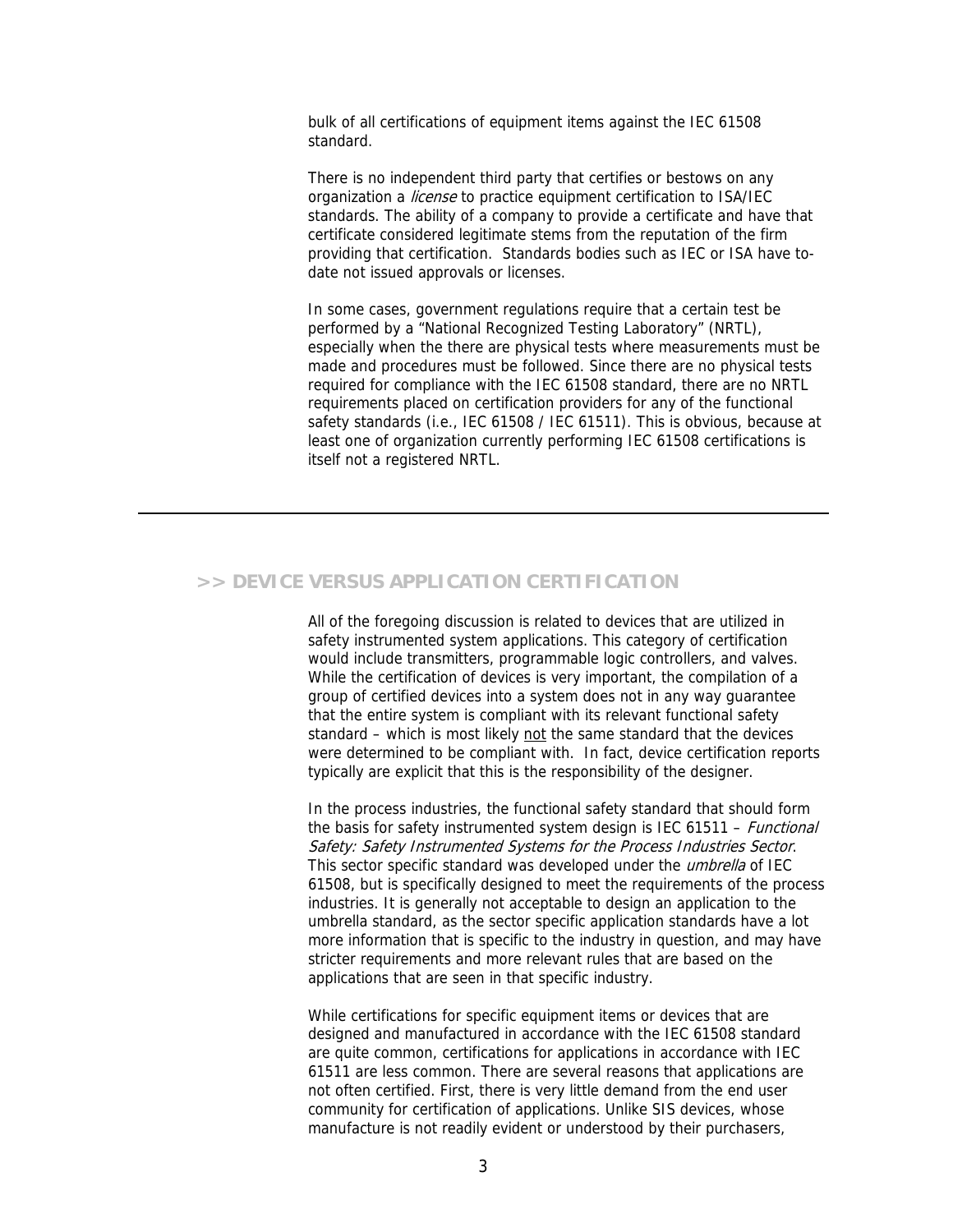applications of SIS are often a core competency of the purchasers. Much of the work that is performed in the development of an application is either performed directly by the operating company or an engineering contractor. Historically, there is only rarely a desire by an operating company to certify its own work was done in conformance to the functional safety standards. Furthermore, there is no certification organization that is promoting the use of third party certifications of applications.

### **>> INCREASED DEMAND FOR APPLICATION CERTIFICATIONS**

While the use of third party certifications for applications in accordance with IEC 61511 is not as prevalent as certifications for component equipment, their popularity is increasing for a number of reasons. Primarily:

- 1) the use of "packaged" equipment with pre-approved designs, and,
- 2) the reliance on engineering companies and systems integrators to provide turn-key solutions.
- 3) Desire by corporate-level SIS authorities to ensure conformance in local or subsidiary companies

More and more, operating companies are turning to "packaged" equipment to meet the requirements of their operating facilities. When packaged equipment is utilized, the operating company cannot be involved in the detailed design of every SIF loop that is used. Instead, meeting the requirements of the IEC 61511 standard falls back to the equipment vendor. Since the operating company is not directly involved in the design, the use of the certificate process can meet the operating company requirements of managing functional safety when their staff is not directly involved in executing the project tasks.

In addition to the use of "packaged" equipment, operating companies are also relying heavily on engineering companies, equipment vendors and systems integrators to supply turn-key SIS systems instead of building them with their own resources. Since the operating company still needs to ensure the management of functional safety – even though external contractors are performing safety lifecycle tasks – some means of assuring the project tasks are executed in accordance with the requirements of the functional safety requirements is necessary. The use of independent thirdparty experts to certify the work of engineering companies, equipment vendors, and systems integrators who are supplying SIS equipment (or simply performing SIS lifecycle tasks) will ensure that projects are executed in conformance with the standards.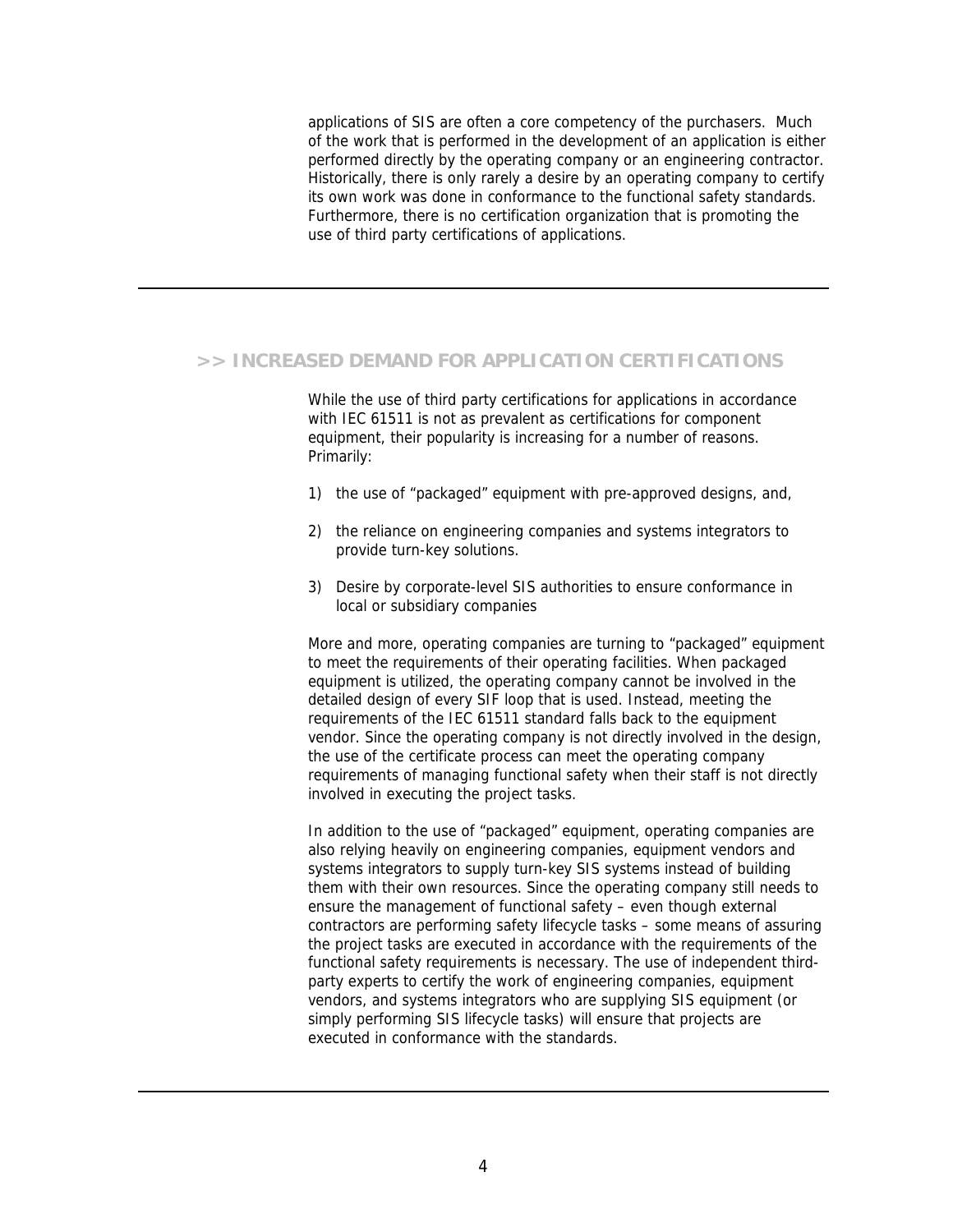# **>> QUALIFICATIONS FOR APPLICATION ASSESSMENT AND CERTIFICATION**

While the concept of independent third party certification against IEC 61511 for "packaged" equipment and operating company applications (provided by engineering companies, equipment vendors, and systems integrators) is a desirable goal, the selection of a suitable qualified certification agency is not a trivial task. First off, for the same reasons that were described for the IEC 61508 standard, there is no agency or authority who determines whether or not any specific company or agency is "qualified" to perform an assessment or certification against IEC 61511. Similarly to IEC 61508 certification agencies, companies who undertake projects whose goals is functional safety assessment and certification in accordance with IEC 61511 will need be selected based only on the credibility of their organization based on the experience level of the company and the specific assessors who are employed by the company who perform the assessments. Furthermore, the process of selecting an IEC 61511 certification agency is not simply a matter of selecting agencies who have established practices in providing IEC 61508 certificates. In fact, agencies that provide IEC 61508 certificates may not be effective assessors of the requirements of IEC 61511. The basic reason is that "device" design is an "equipment" issue that is the domain of electronics (usually microelectronics) engineers and industrial engineers/designers. Application design (which is the purview of the IEC 61511 standard) is a completely different discipline that is mainly chemical (process) engineering, with controls systems engineering and mechanical engineering requirements. These are highly different skill sets. As such, traditional "device" certifiers are may not be well suited to analyze a process plant to determine IEC 61511 conformance.

No other organization is more suitably qualified to perform functional safety assessments of chemical process facilities against the IEC 61511 standard than Kenexis. Since Safety Instrumented System Design Basis Development and Validation of process industry applications is, and has always been, the core business function of the Kenexis organization, our initial projects related to conformity assessment were done at the special request of super-major oil and gas companies who trusted our experience in SIS design and standards development as opposed to a desire to undertake the certification line of business. Our super-major oil and gas company clients were concerned about the quality of workmanship and engineering being provided to them in safety critical "packaged" units – such as subsea HIPPS systems, compressor packages, fired heater packages, and other specialty process applications – and wanted a highly qualified independent third party that they knew that they could trust based on prior project experience to provide a highly skilled and detailed assessment.

# **>> DETERMINING COMPETENCY OF ASSESSORS**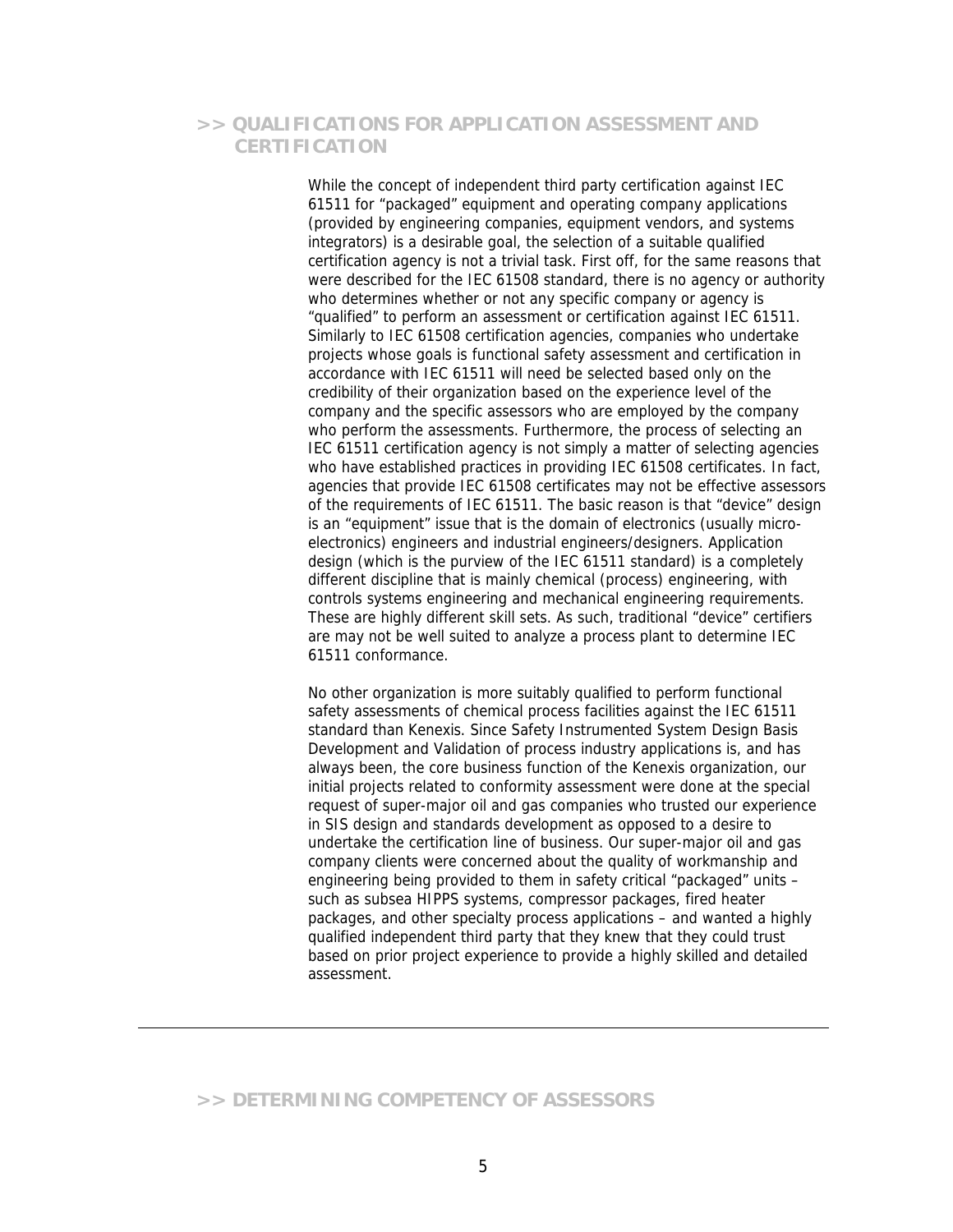In order to determine the competency of an organization to perform functional safety assessment against IEC 61511, it makes sense actually refer to the IEC 61511 standard in order to identify the criteria that should be considered when determining competency.

The IEC 61511 standard states in clause 5.2.2.2:

5.2.2.2 Persons, departments or organizations involved in safety life-cycle activities shall be competent to carry out the activities for which they are accountable.

NOTE: As a minimum, the following items should be addressed when considering the competence of persons, departments, organizations or other units involved in safety lifecycle activities:

a) engineering knowledge, training and experience appropriate to the process application;

b) engineering knowledge, training and experience appropriate to the technology used (for example, electrical, electronic or programmable electronic);

c) engineering knowledge, training, experience appropriate to the sensors and final elements:

d) safety engineering knowledge (for example, process safety analysis);

e) knowledge of the legal and safety requirements;

f) adequate management and leadership skills appropriate to their role in safety life-cycle activities;

g) understanding of the potential consequence of an event; h) the safety integrity level of the safety instrumented functions; i) the novelty and complexity of the application and the technology.

In addition, in the functional safety assessment section of the standard, the following requirements for the membership of an assessment team are listed:

> 5.2.6.1.2 The membership of the assessment team shall include at least one senior competent person not involved in the project design team.

NOTE 1 When the assessment team is large, consideration should be given to having more than one senior competent individual on the team who is independent from the project team.

NOTE 2 The following should be considered when planning a functional safety assessment:

The scope of the functional safety assessment; - Who is to participate in the functional safety assessment;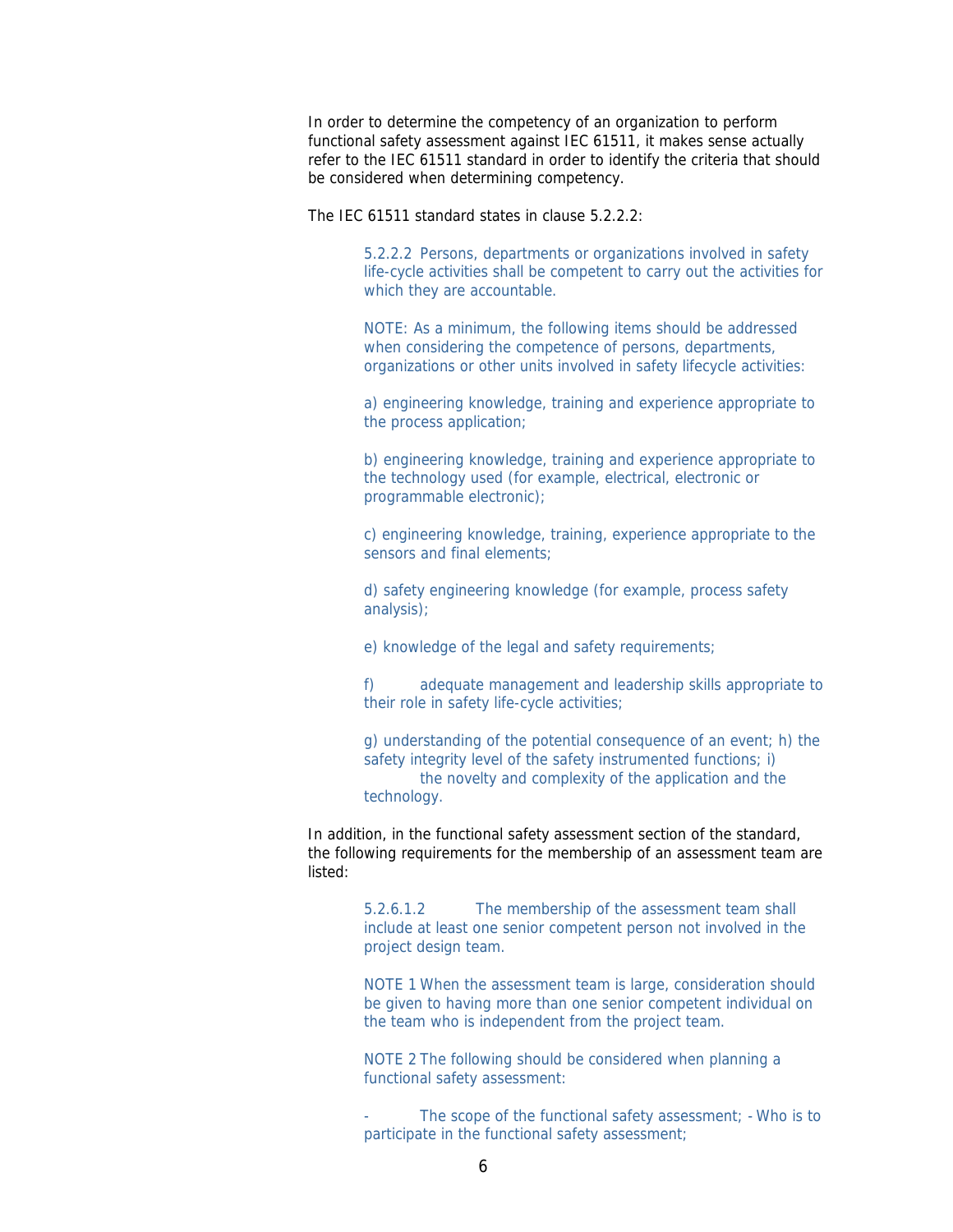The skills, responsibilities, and authorities of the functional safety assessment team:

- The information that will be generated as a result of the functional safety assessment activity;
- The identity of any other safety bodies involved in the assessment;
- The resources required to complete the functional safety assessment activity;
- The level of independence of the assessment team;
- The means by which the functional safety assessment will be revalidated after modifications.

Considering the requirements, Kenexis is uniquely qualified to perform functional safety assessment and certification of SIS at a chemical process facilities.

#### **>> UNPARALLELED COMPETENCY OF KENEXIS**

Kenexis is uniquely qualified to perform functional safety assessments of applications against the requirements of IEC 61511 each of the requirements because:

1. (competence in) engineering knowledge, training and experience appropriate to the process application

Knowledge, training, and experience appropriate to the process application is where Kenexis is most dramatically differentiated from all other firms who provide IEC 61511 functional safety assessment and certification. Kenexis are engineers by trade, not assessors. The background of the Kenexis team is in process engineering.

First off, all of our Principal Assessors are degreed chemical engineers, as are the preponderance of the Kenexis Staff. While SIS design for chemical process facilities requires knowledge of a variety of engineering disciplines, ultimately, the process under control is a chemical one, and thus a detailed understanding of the process is of the highest criticality and complexity, thus our strong preference for chemical engineering degrees as the foundation for professional skill. Furthermore, all of the Principal Assessors at Kenexis have many years of experience in the design of chemical process plants and control systems for chemical process plants prior to embarking in a specialization in safety instrumented systems.

In the opinion of Kenexis, our process is absolutely unparalleled in the industry. Kenexis understands the chemistry and process engineering involved in the design of all facilities for which it performs SIS engineering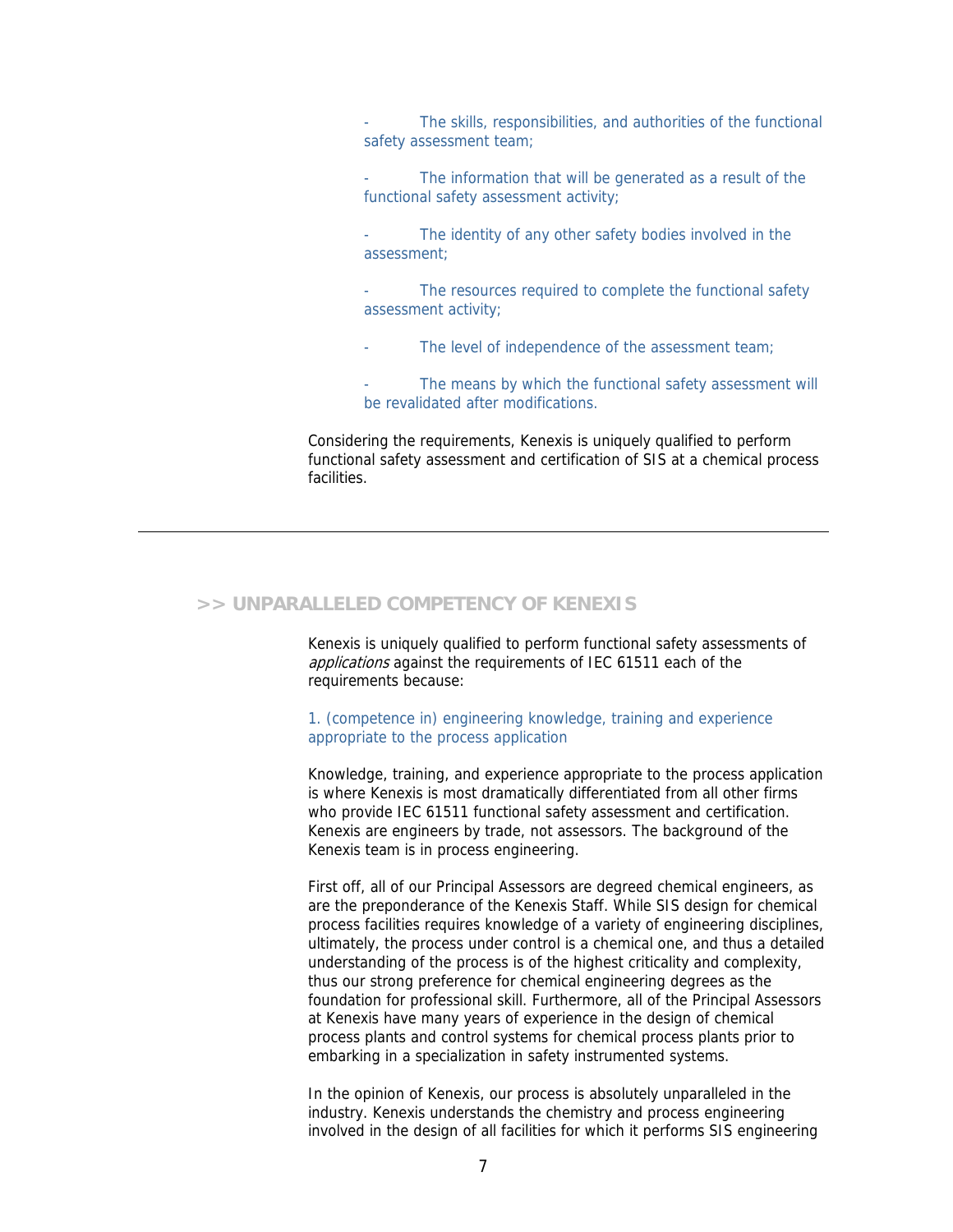work. This level of expertise is not readily available in firms who have few if any chemical engineers on staff, and even fewer (if any) staff that understand refining processes and oil and gas production processes at the level of a process engineer.

#### 2. (competence in) engineering knowledge, training and experience appropriate to the technology used (for example, electrical, electronic or programmable electronic);

The "engineering knowledge, training, and experience appropriate to the technology used" at Kenexis is again, absolutely unparalleled. The Kenexis Principal Assessors have performed numerous projects where they were singularly responsible for selecting components, component layout, component wiring design, physical installation and wiring of components, PLC programming, installation of finished systems, field interconnect wiring design, and commissioning and testing of complete SIS systems. These systems include hardwired relay based systems through virtually all models of PLC and safety PLC.

The experience of Kenexis Principal Assessors in not only engineering but physically wiring, installing, and testing physical implementations of SIS systems makes Kenexis more qualified than other firms in an area that is very subtle, but critical to process safety.

#### 3. (competence in) engineering knowledge, training, experience appropriate to the sensors and final elements;

This is another area that shows the relative Kenexis strength among the potential options. Many problems in SIS design stem from a lack of experience with field instrumentation as applied in very specific process applications. It is unfortunately quite common for instrument engineers with insufficient experience to install sensor and final element types in situations where they are not suitable due to the process service environment in which the equipment is installed. This kind of knowledge can only be gained from many years of instrument specification and startup and ongoing monitoring of actual process operations.

Kenexis has strong experience in design and specification of instrumentation in general, and in safety applications specifically. This goes well beyond other firms whose experience is largely derived from their detailed knowledge of micro- electronics.

#### 4. (competence in) safety engineering knowledge (for example, process safety analysis);

Process safety engineering is an area where Kenexis excels and possesses experience, knowledge, and tools that are far superior to any other organization. Kenexis has experience in all facets of safety engineering – from preliminary process hazards analysis all the way through standards compliant design of safety critical equipment. The Kenexis Principal Assessors have all performed a large variety of projects where hazard and risk analysis in many forms was employed to determine if overall plant risk levels were tolerable and then to use the results of those risk analysis to design (or re-design) the plant to reduce risk levels to a tolerable level.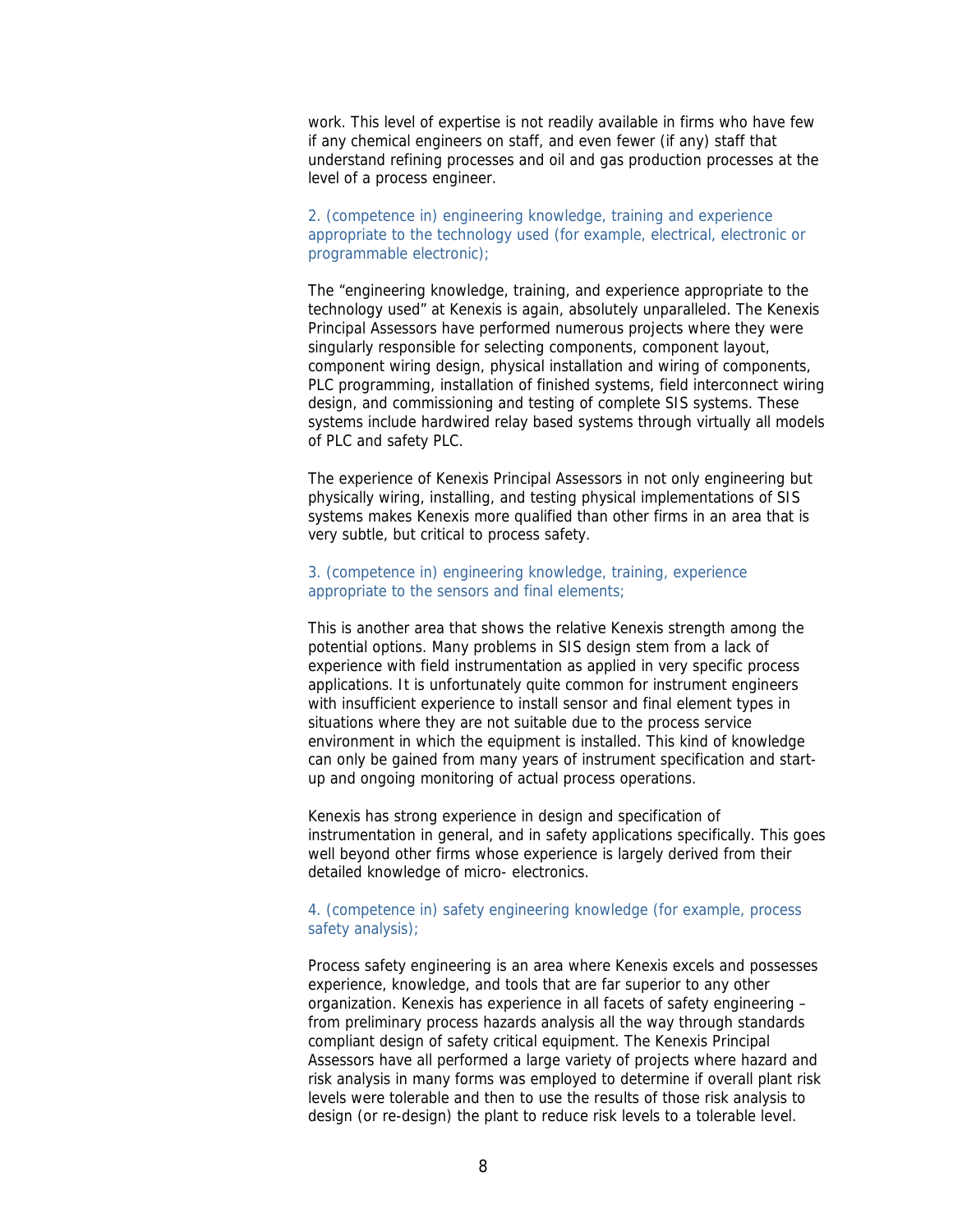At Kenexis, process safety analysis is a core competency that is part of all engineer's day-to-day tasks. Furthermore, Kenexis has a core competency in executing SIS safety lifecycle tasks. In the past five years that Kenexis has been an independent company, Kenexis has analyzed over 15,000 safety instrumented functions – analyzing, documenting, and specifying systems through ALL of the phases of the lifecycle.

#### 5. (competence in) knowledge of the legal and safety requirements;

Kenexis has unparalleled knowledge of the legal and safety requirements of safety instrumented system. Kenexis is well versed, and has participated in all standards, recommended practices, and technical reports that define safety instrumented system design. Furthermore, Kenexis has detailed knowledge of the legal and regulatory requirements related to SIS design in all jurisdictions in which it performs services.

All of the Principal Assessors at Kenexis are active members of the ISA 84 committee – which is the US contributor to the IEC 61508 and IEC 61511 standards. The work of Kenexis went into the release of the ISA 84 standard (1996 version) which is the precursor to the IEC 61508 standard (1998) and the IEC 61508 standard (2002). All Principal Assessors participate in every committee meeting and provide detailed review including comments on every standard and technical report that is released by the subcommittee. In addition to standards work, Kenexis performs a great deal of the technical report development for ISA. It should be known that much of the detailed engineering that goes on during the SIS safety lifecycle is based on technical reports and reference literates as opposed to information in the documents themselves. For instance, SIL verification calculations are typically performed in accordance with the equations shown in the ISA TR84.00.01 technical report, as the equations are not provided in the IEC 61511 standard. All of the Kenexis Principal Assessors provide a great deal of service and input to all technical report committees. In fact, two of the recent technical reports (TR 84.00.07 on fire and gas detection and suppression systems and TR 84.00.06 on SIS in fired heaters) were predominantly (more than 50%) written be Kenexis staff.

In addition to work in the field of standards development, Kenexis also has experience with the legal and regulatory requirements related to SIS and other safety related equipment.

#### 6. adequate management and leadership skills appropriate to their role in safety life-cycle activities;

All Kenexis Principal Assessors have the appropriate management and leadership skills. Two of the assessors are owners of the corporation, which has over 25 employees in three offices in three countries. Other Principal Assessor have had management responsibility in various companies for over 25 years.

#### 7. understanding of the potential consequence of an event;

Kenexis, more so than any other competing certification agency, understands the potential consequences of an event in the process industries. This deep understanding comes from a background in chemical engineering along with extensive experience in performing quantitative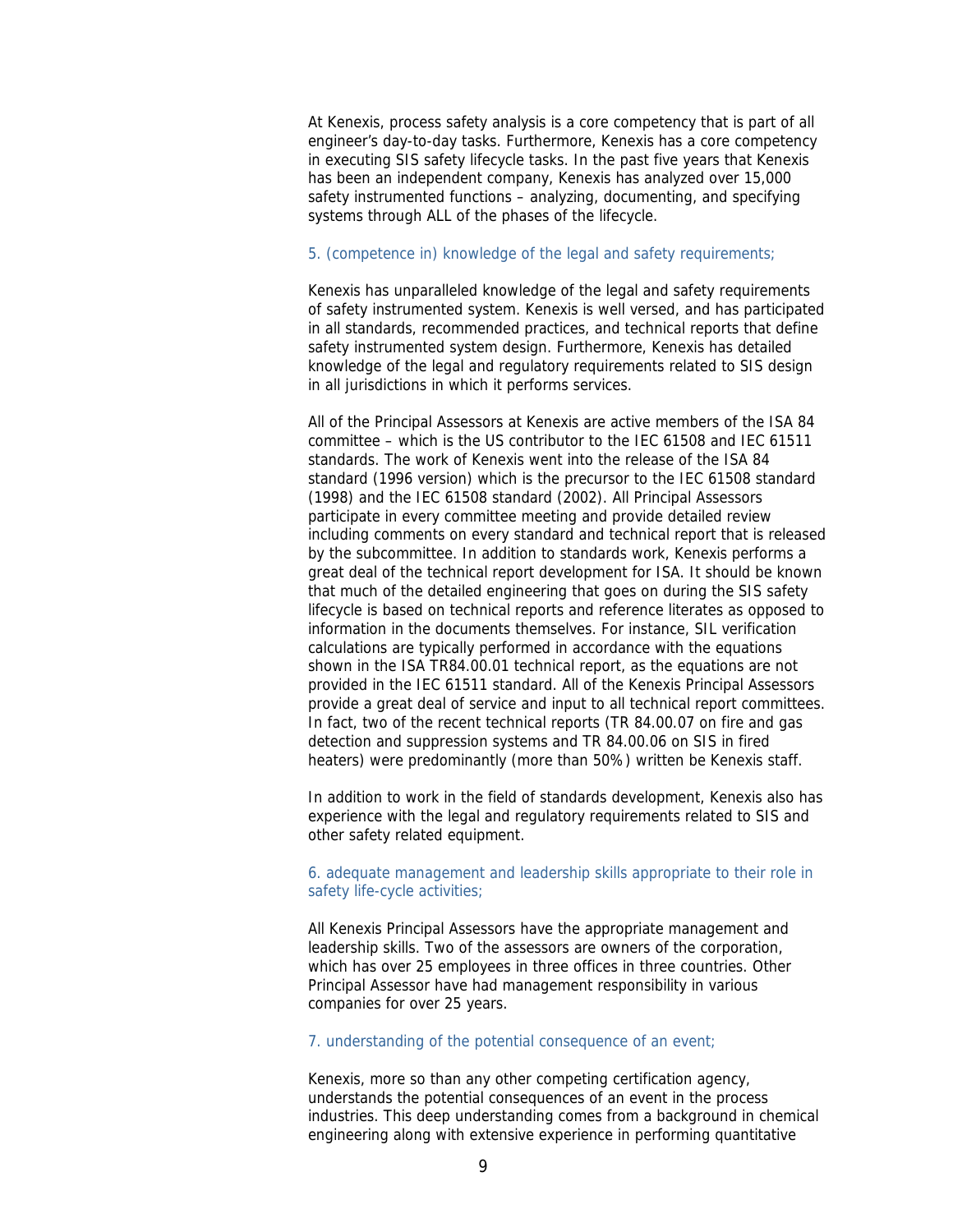analysis of the consequences that can occur as the result of loss of containment of chemical hazards.

8. the safety integrity level of the safety instrumented functions; and novelty and complexity of the application and the technology.

These last two items on the list of considerations for competency are not requirements such much as that they are reminders that as the SIL level increases and the novelty and complexity of the process under consideration increases, the skill level and experience of any personnel performing safety lifecycle tasks (including functional safety auditing) will also need to increase commensurately.

Based on the foregoing assessment of the factors that determine competency to perform SIS safety lifecycle tasks, it is clear that Kenexis is abundantly and uniquely qualified to provide functional safety assessments of SIS implementations on process industry applications in conformance with the IEC 61511 standard.